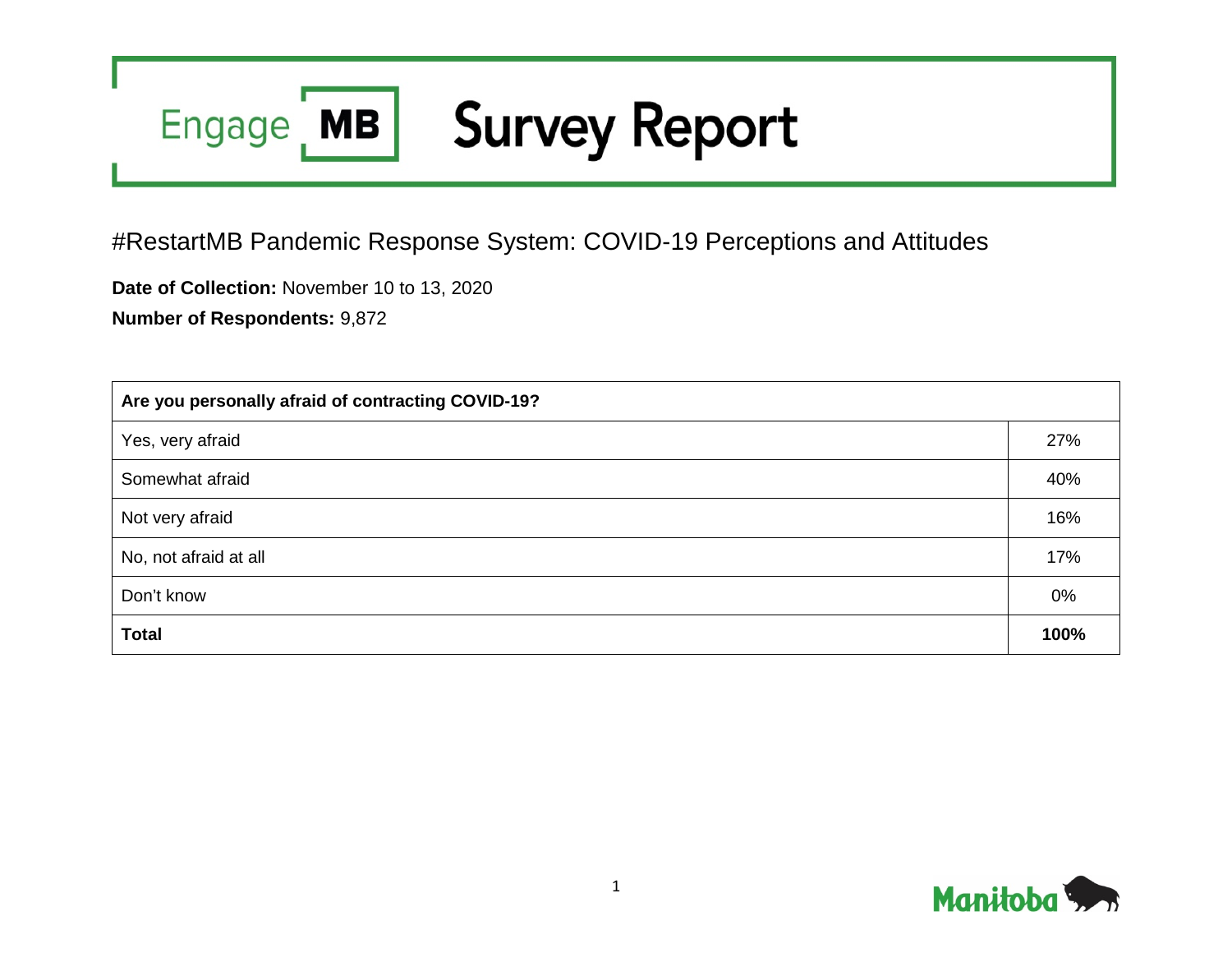| When it comes to COVID-19 are you more afraid of being infected yourself or being infected and unknowingly spreading<br>the virus to others, such as family members, friends or co-workers? |      |  |  |  |
|---------------------------------------------------------------------------------------------------------------------------------------------------------------------------------------------|------|--|--|--|
| More afraid of being infected myself                                                                                                                                                        | 5%   |  |  |  |
| More afraid being infected and unknowingly spreading the virus to others                                                                                                                    | 49%  |  |  |  |
| Equally afraid                                                                                                                                                                              | 32%  |  |  |  |
| Neither, makes me afraid                                                                                                                                                                    | 14%  |  |  |  |
| Don't know                                                                                                                                                                                  | 1%   |  |  |  |
| <b>Total</b>                                                                                                                                                                                | 100% |  |  |  |

| How often are you practicing the following preventative public health measures?                            |               |            |                          |                   |              |                          |
|------------------------------------------------------------------------------------------------------------|---------------|------------|--------------------------|-------------------|--------------|--------------------------|
| <b>Statements</b>                                                                                          | <b>Always</b> | Very often | <b>Somewhat</b><br>often | Not very<br>often | <b>Never</b> | <b>Not</b><br>applicable |
| Maintaining at least 6ft/2m<br>distance from people outside<br>your household.                             | 44%           | 40%        | 10%                      | 3%                | 1%           | 1%                       |
| Limiting your close contacts to<br>those within your household<br>only.                                    | 30%           | 44%        | 14%                      | 6%                | $4\%$        | 3%                       |
| Frequent handwashing and<br>hand sanitizing.                                                               | 65%           | 24%        | 8%                       | 2%                | 1%           | 1%                       |
| Always wearing a face mask<br>while inside public spaces,<br>such as stores, offices and<br>using transit. | 88%           | 5%         | 2%                       | 2%                | 1%           | 1%                       |

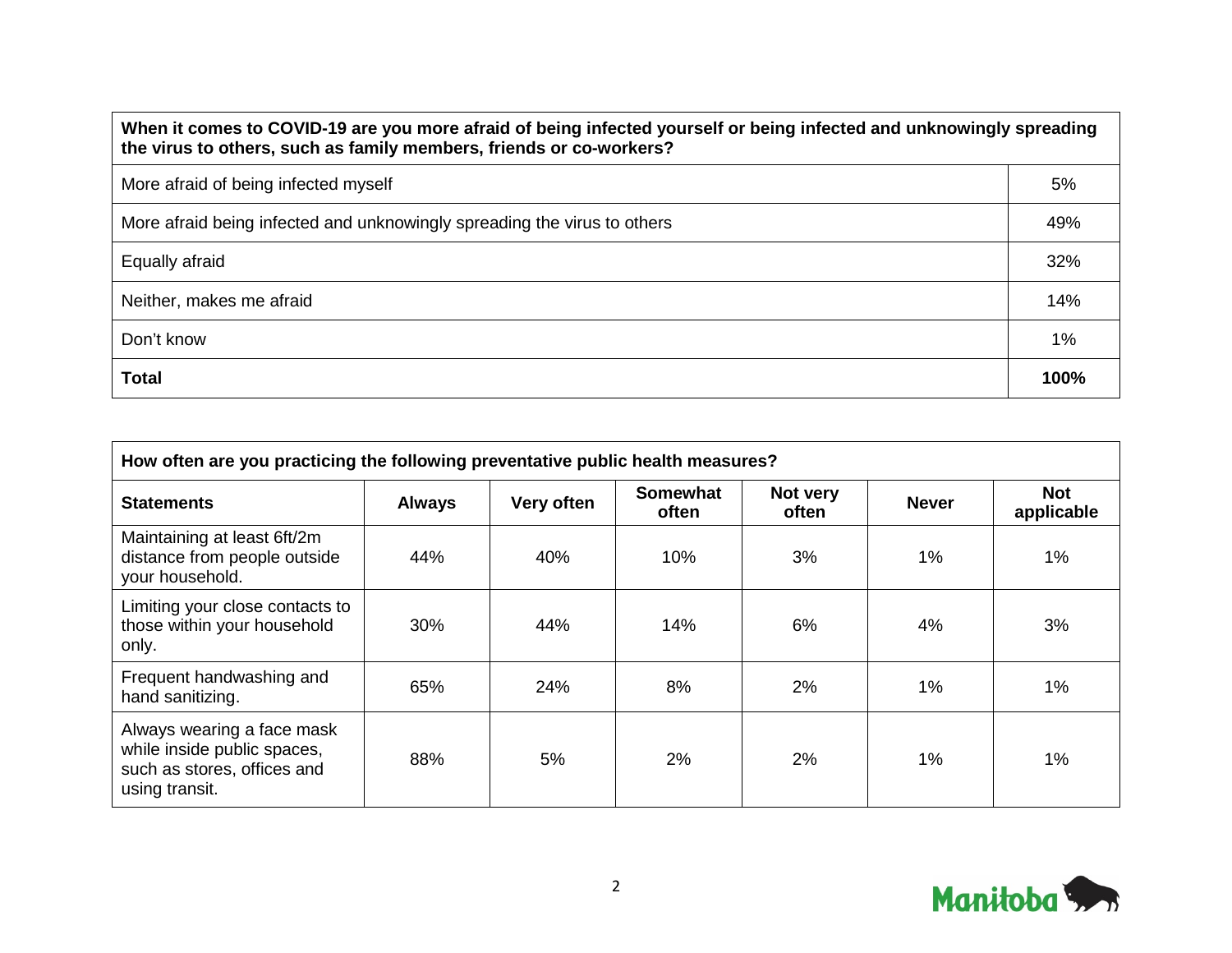| How often are you practicing the following preventative public health measures?                                                     |               |            |                          |                   |              |                          |
|-------------------------------------------------------------------------------------------------------------------------------------|---------------|------------|--------------------------|-------------------|--------------|--------------------------|
| <b>Statements</b>                                                                                                                   | <b>Always</b> | Very often | <b>Somewhat</b><br>often | Not very<br>often | <b>Never</b> | <b>Not</b><br>applicable |
| Always washing/disinfecting<br>face masks after each use.                                                                           | 36%           | 24%        | 16%                      | 13%               | 6%           | 5%                       |
| Frequently disinfect high<br>contact surfaces such as<br>counters, phones, keys.                                                    | 21%           | 29%        | 24%                      | 18%               | 7%           | 1%                       |
| Downloading and checking the<br>COVID Alert app on your<br>phone. COVID Alert is<br>Canada's COVID-19 exposure<br>notification app. | 29%           | 11%        | 8%                       | 5%                | 36%          | 12%                      |
| Reminding family and friends<br>to do things like wear a mask<br>and physically distance<br>(6ft/2m).                               | 36%           | 24%        | 14%                      | 9%                | 13%          | 4%                       |
| Not going out with friends to<br>restaurants or bars.                                                                               | 73%           | 8%         | 3%                       | 5%                | 7%           | 4%                       |
| Avoiding travel outside your<br>community unless necessary<br>(such as for work or providing<br>care for someone).                  | 70%           | 15%        | 5%                       | 4%                | 4%           | 3%                       |
| Not sending your children to<br>school if they are sick.                                                                            | 37%           | 2%         | 0%                       | 0%                | 1%           | 60%                      |
| Staying home if you are<br>feeling sick.                                                                                            | 79%           | 8%         | 3%                       | 1%                | 0%           | 9%                       |

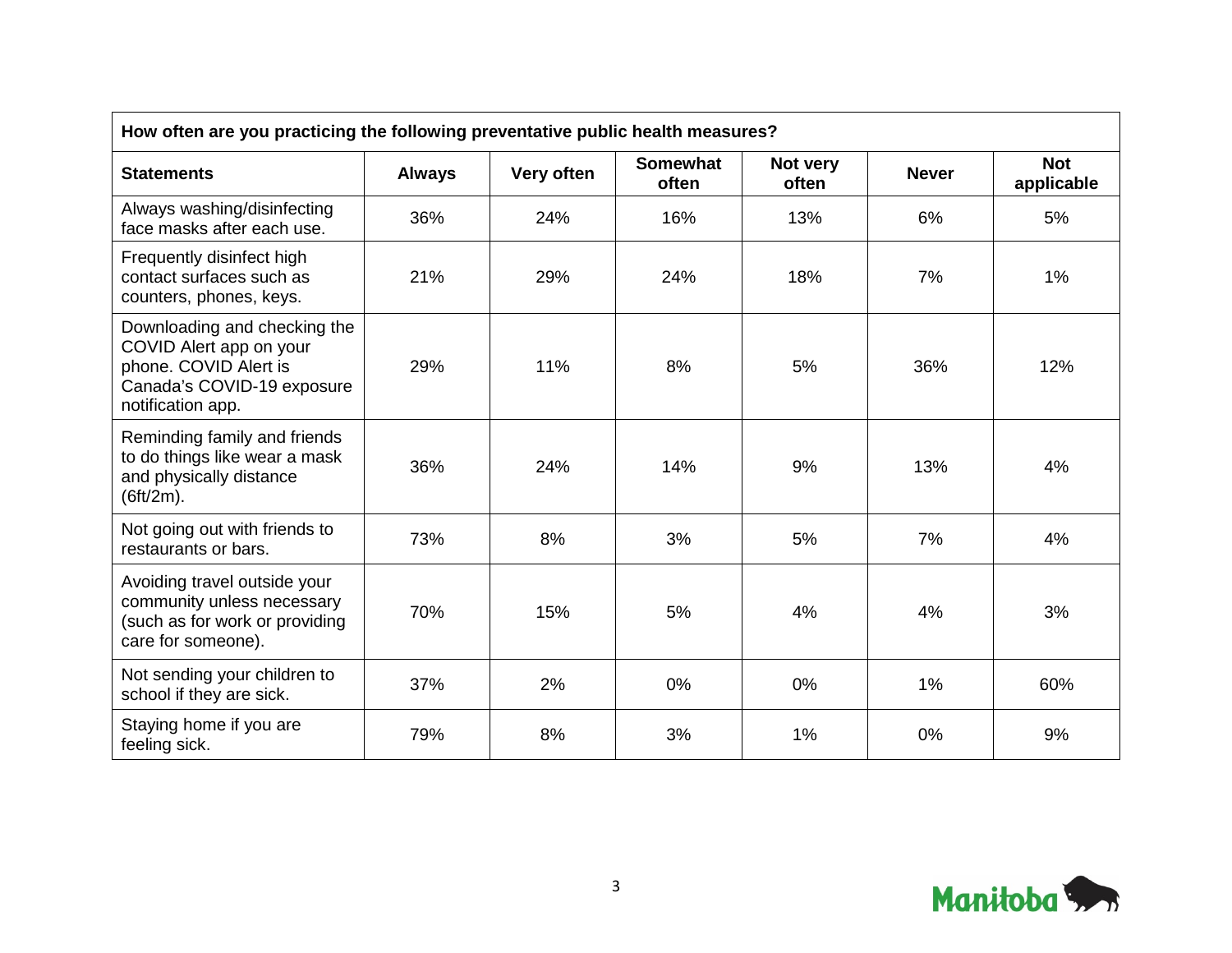| To what extent do you agree or disagree with each of the following statements?                                                                                 |                          |                          |                                         |                             |                             |
|----------------------------------------------------------------------------------------------------------------------------------------------------------------|--------------------------|--------------------------|-----------------------------------------|-----------------------------|-----------------------------|
| <b>Statements</b>                                                                                                                                              | <b>Strongly</b><br>agree | <b>Somewhat</b><br>agree | <b>Neither</b><br>agree nor<br>disagree | <b>Somewhat</b><br>disagree | <b>Strongly</b><br>disagree |
| I think it is safe to expand the people you can<br>have close contact with beyond your household<br>if they are family and friends that you know and<br>trust. | 24%                      | 23%                      | 6%                                      | 19%                         | 28%                         |
| I don't believe any of these measures will work<br>to stop the virus. The only thing that will help is<br>a vaccine.                                           | 5%                       | 14%                      | 13%                                     | 25%                         | 43%                         |
| I find it difficult to stay apart from friends and<br>family, I'd rather take the risk of getting the virus<br>than isolating myself away from everyone.       | 14%                      | 10%                      | 7%                                      | 18%                         | 51%                         |
| I feel awkward being the only one wearing a<br>mask/physical distancing when I am out with my<br>friends.                                                      | 5%                       | 7%                       | 18%                                     | 11%                         | 59%                         |
| COVID has gone on long enough - I want to get<br>on with life and take my chances.                                                                             | 16%                      | 8%                       | 6%                                      | 10%                         | 60%                         |
| I would feel comfortable asking family/ friends<br>outside of my household to wear a mask when<br>around me.                                                   | 42%                      | 23%                      | 11%                                     | 10%                         | 14%                         |
| I want to physically distance from people<br>outside of my household, but I often find myself<br>breaking the rules.                                           | 2%                       | 8%                       | 14%                                     | 23%                         | 53%                         |
| It's not people like me that are being infected<br>with the virus.                                                                                             | 6%                       | 7%                       | 20%                                     | 14%                         | 53%                         |
| I don't worry about catching the virus. Only a<br>small portion of people get really sick with it.                                                             | 11%                      | 8%                       | 6%                                      | 13%                         | 61%                         |
| The risk of me catching the virus is low. If I'm<br>careful and I don't need to physical distance or<br>wear a mask.                                           | 6%                       | 5%                       | 8%                                      | 11%                         | 71%                         |

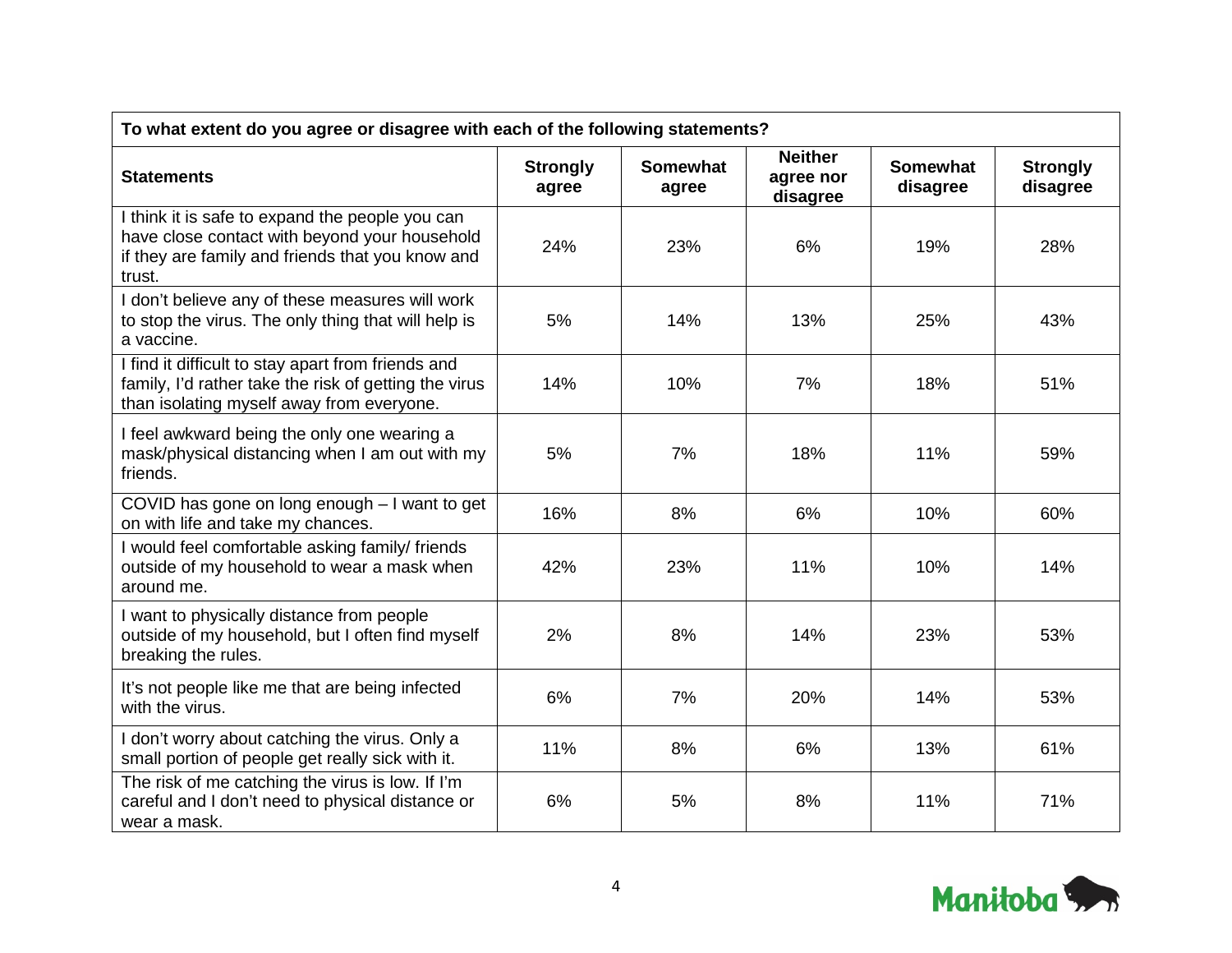| Which of the following points of view best reflects your own?                                                                                                                                            |      |
|----------------------------------------------------------------------------------------------------------------------------------------------------------------------------------------------------------|------|
| Vaccines are safe and I have no doubts about vaccinating myself or my family, as recommended by my doctor.                                                                                               | 61%  |
| believe that vaccines are harmful and/or that our immune systems can deal with most infections naturally and so<br>have declined all or many vaccinations for myself and my family.                      | 8%   |
| agree that vaccinating myself or my family against diseases is necessary, but I worry about things I've heard or<br>read about vaccinations and have considered delaying or declining specific vaccines. | 27%  |
| Don't know                                                                                                                                                                                               | 4%   |
| <b>Total</b>                                                                                                                                                                                             | 100% |

| When a vaccine for COVID-19 is approved and widely available in Manitoba will you get vaccinated? |      |  |  |  |  |
|---------------------------------------------------------------------------------------------------|------|--|--|--|--|
| Definitely will                                                                                   | 55%  |  |  |  |  |
| Probably will                                                                                     | 19%  |  |  |  |  |
| Probably will not                                                                                 | 7%   |  |  |  |  |
| Definitely will not                                                                               | 12%  |  |  |  |  |
| Don't know                                                                                        | 8%   |  |  |  |  |
| <b>Total</b>                                                                                      | 100% |  |  |  |  |

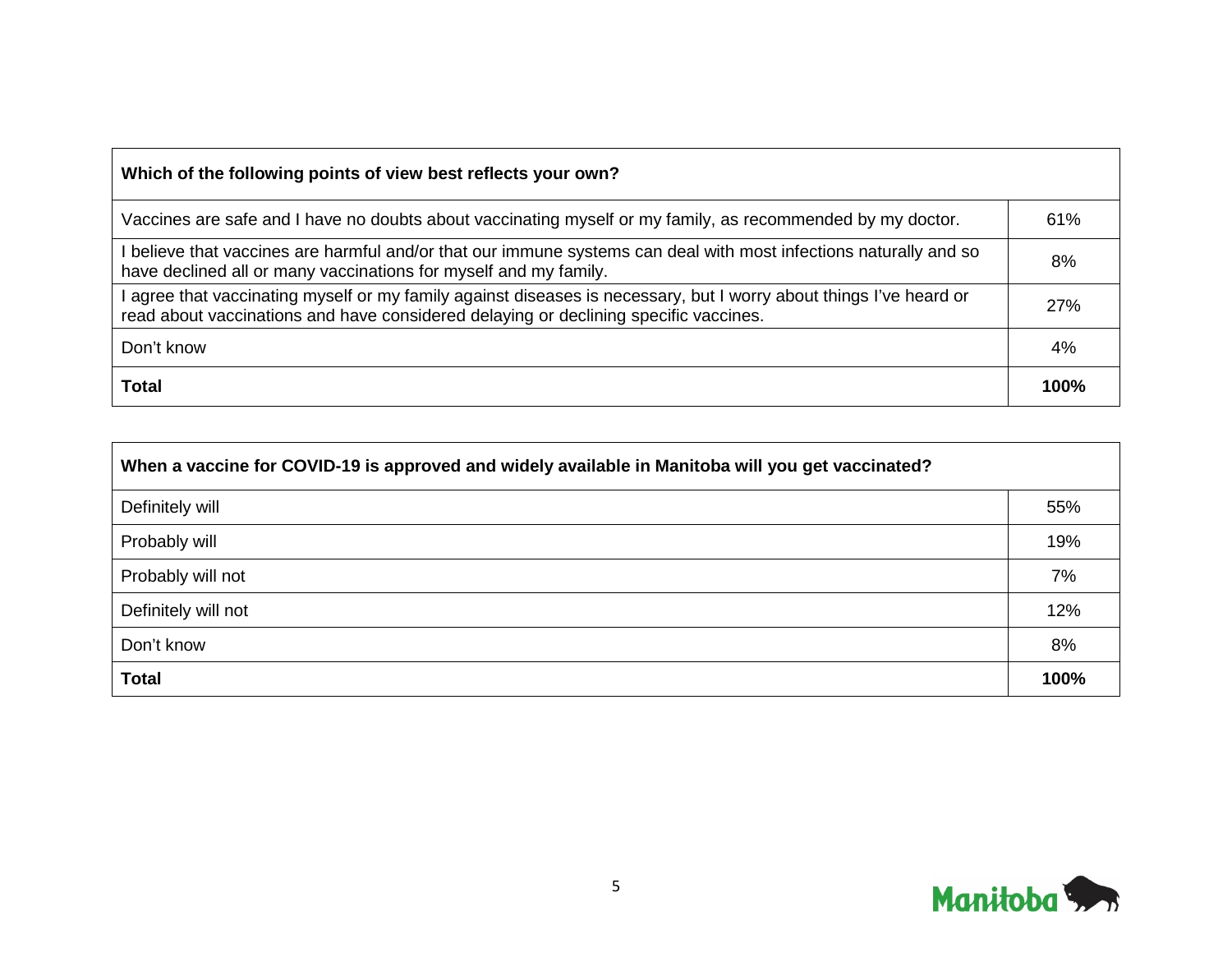| Do you think you will get the flu shot this flu season? |      |
|---------------------------------------------------------|------|
| Already got my shot                                     | 44%  |
| Definitely will                                         | 18%  |
| Probably will                                           | 9%   |
| Probably will not                                       | 9%   |
| Definitely will not                                     | 17%  |
| Don't know                                              | 3%   |
| <b>Total</b>                                            | 100% |

| To what extent do you agree or disagree with each of the following statements?                                 |                          |                   |                                      |                             |                             |
|----------------------------------------------------------------------------------------------------------------|--------------------------|-------------------|--------------------------------------|-----------------------------|-----------------------------|
| <b>Statements</b>                                                                                              | <b>Strongly</b><br>agree | Somewhat<br>agree | <b>Neither agree</b><br>nor disagree | <b>Somewhat</b><br>disagree | <b>Strongly</b><br>disagree |
| am more concerned about the flu this year<br>because of COVID-19.                                              | 6%                       | 5%                | 8%                                   | 11%                         | 71%                         |
| The flu shot will help reduce the number of<br>patients in hospitals.                                          | 24%                      | 23%               | 20%                                  | 13%                         | 21%                         |
| Everyone should get a flu shot to protect<br>their loved ones from getting sick.                               | 51%                      | 17%               | 12%                                  | 6%                          | 13%                         |
| will get the flu shot earlier than I usually do<br>because of COVID.                                           | 29%                      | 11%               | 31%                                  | 8%                          | 21%                         |
| will delay/avoid getting the flu shot since I<br>am already practicing physical distancing<br>due to COVID-19. | 5%                       | 8%                | 21%                                  | 8%                          | 58%                         |

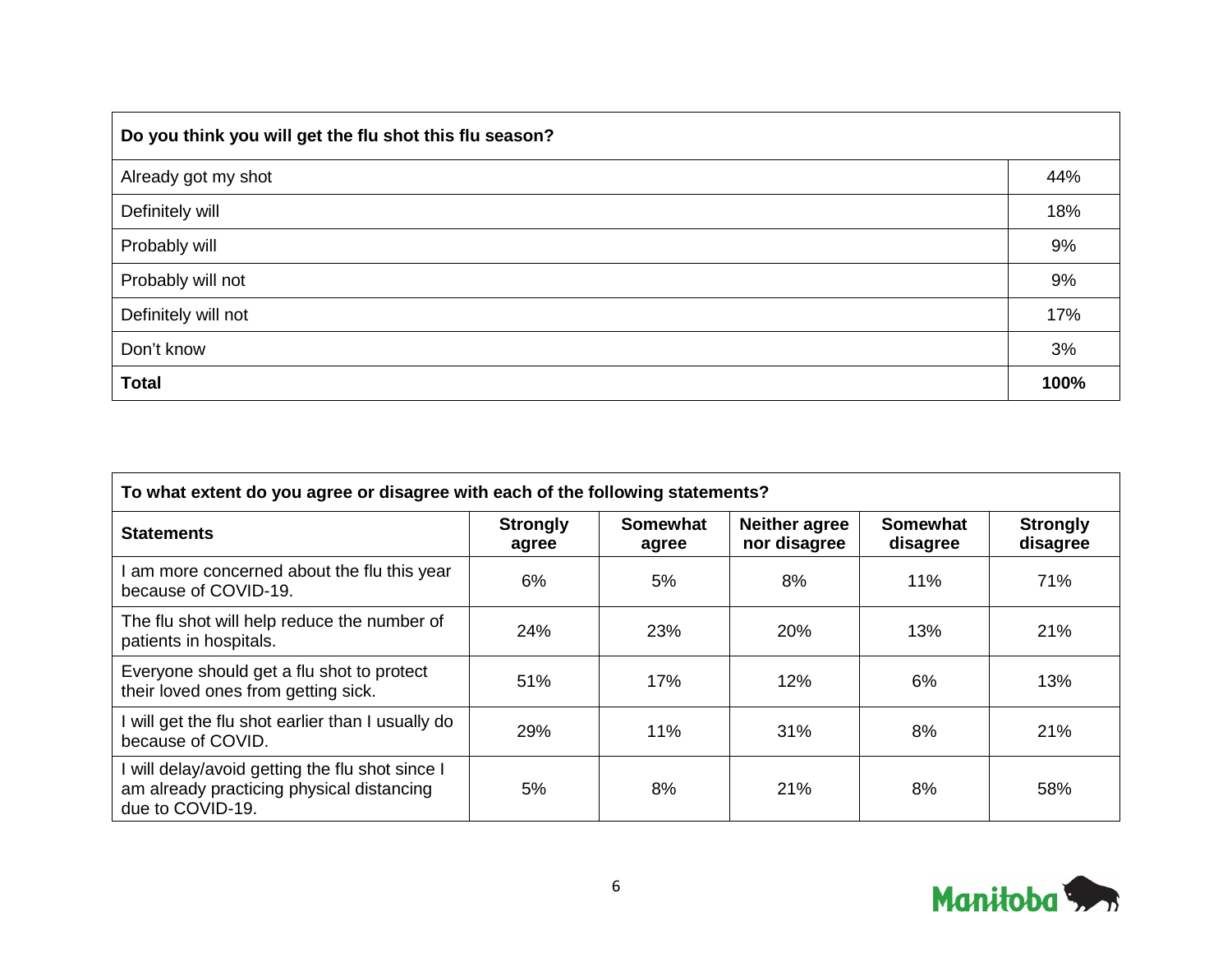| To what extent do you agree or disagree with each of the following statements?                                                            |                          |                          |                                      |                             |                             |  |
|-------------------------------------------------------------------------------------------------------------------------------------------|--------------------------|--------------------------|--------------------------------------|-----------------------------|-----------------------------|--|
| <b>Statements</b>                                                                                                                         | <b>Strongly</b><br>agree | <b>Somewhat</b><br>agree | <b>Neither agree</b><br>nor disagree | <b>Somewhat</b><br>disagree | <b>Strongly</b><br>disagree |  |
| Due to COVID-19, I will only get the flu shot<br>if I am already at my physician's office.                                                | 3%                       | 6%                       | 19%                                  | 8%                          | 64%                         |  |
| I have a hard time distinguishing between<br>what the symptoms are for the flu and what<br>the symptoms are for the COVID-19 virus.       | 23%                      | 36%                      | 17%                                  | 12%                         | 12%                         |  |
| Because COVID-19 and flu symptoms are<br>similar, I will get a flu shot this year to help<br>reduce my chances of getting the flu.        | 49%                      | 13%                      | 14%                                  | 6%                          | 18%                         |  |
| I'm worried the flu shot may make me more<br>susceptible to COVID-19.                                                                     | 3%                       | 4%                       | 14%                                  | 8%                          | 71%                         |  |
| The flu shot will help protect me from<br>COVID-19 since it protects against<br>respiratory viruses.                                      | 3%                       | 5%                       | 22%                                  | 12%                         | 58%                         |  |
| The flu shot is an added layer of protection<br>from the COVID virus.                                                                     | 9%                       | 10%                      | 21%                                  | 13%                         | 46%                         |  |
| It is very important that certain occupations,<br>such healthcare professionals, long-term<br>care workers and teachers get the flu shot. | 65%                      | 12%                      | 11%                                  | 3%                          | 10%                         |  |

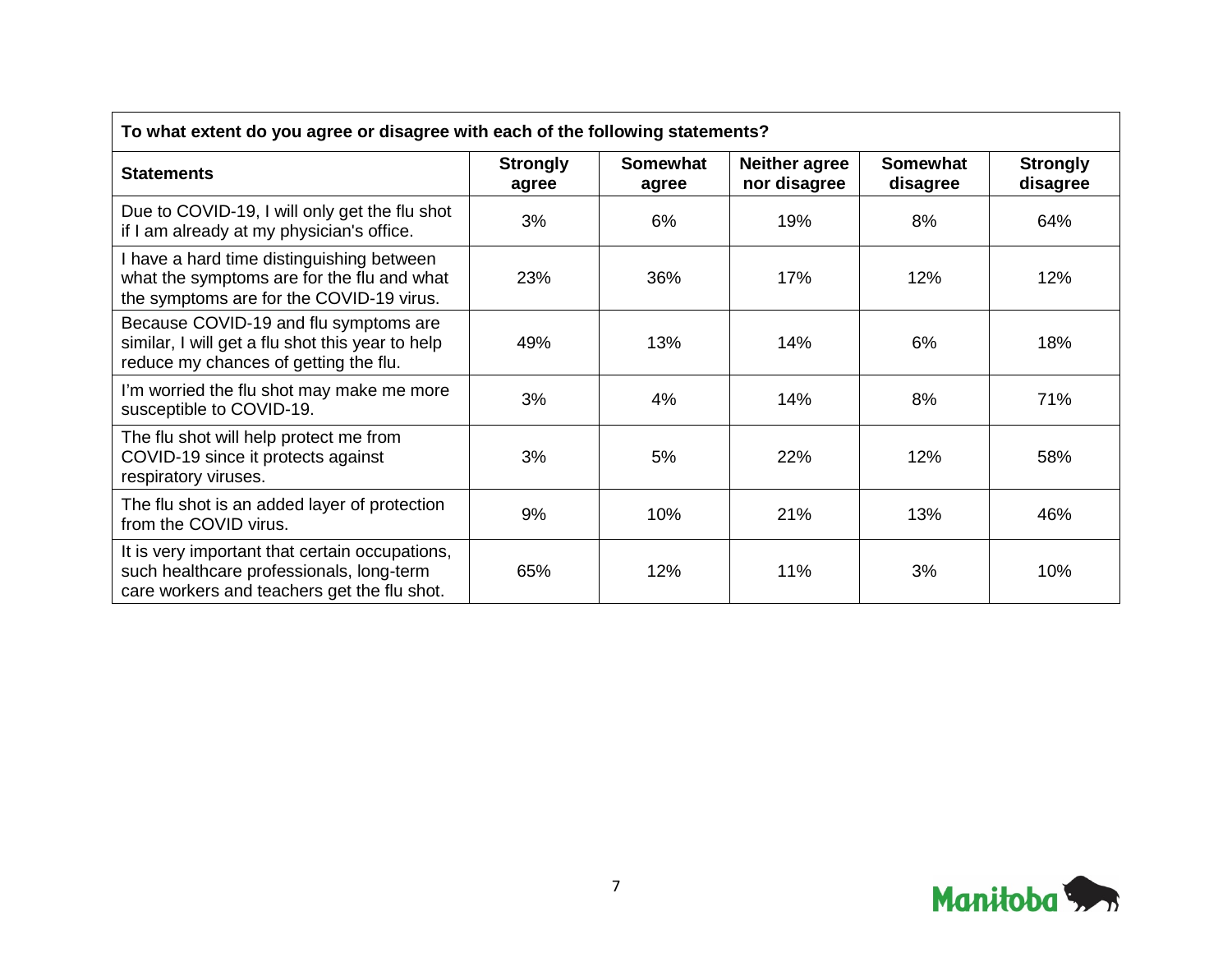| Due to COVID-19, are you more or less likely to get the flu shot? |      |  |  |  |
|-------------------------------------------------------------------|------|--|--|--|
| More likely                                                       | 42%  |  |  |  |
| No impact on whether or not I'll get the flu shot                 | 52%  |  |  |  |
| Less likely                                                       | 5%   |  |  |  |
| Don't know                                                        | 2%   |  |  |  |
| <b>Total</b>                                                      | 100% |  |  |  |

| How trustworthy do you feel each of these sources are in providing you accurate information about the pandemic? |                           |                         |                                |                            |            |  |
|-----------------------------------------------------------------------------------------------------------------|---------------------------|-------------------------|--------------------------------|----------------------------|------------|--|
| <b>Statements</b>                                                                                               | Not at all<br>trustworthy | Not very<br>trustworthy | <b>Somewhat</b><br>trustworthy | <b>Very</b><br>trustworthy | Don't know |  |
| Government websites                                                                                             | 8%                        | 10%                     | 36%                            | 44%                        | 2%         |  |
| Friends/family members                                                                                          | 6%                        | 23%                     | 58%                            | 9%                         | 4%         |  |
| Elected officials                                                                                               | 22%                       | 25%                     | 40%                            | 9%                         | 3%         |  |
| Religious institutions/religious figures                                                                        | 36%                       | 20%                     | 18%                            | 6%                         | 19%        |  |
| Social media (e.g. Facebook, Twitter)                                                                           | 45%                       | 32%                     | 19%                            | 1%                         | 4%         |  |
| TV                                                                                                              | 17%                       | 17%                     | 52%                            | 8%                         | 6%         |  |
| Radio                                                                                                           | 14%                       | 15%                     | 54%                            | 10%                        | 8%         |  |
| <b>Newspapers</b>                                                                                               | 12%                       | 13%                     | 52%                            | 15%                        | 7%         |  |
| Scientists/Scientific journals                                                                                  | 3%                        | 3%                      | 20%                            | 70%                        | 4%         |  |
| Public Health officials, doctors, nurses                                                                        | 4%                        | 5%                      | 24%                            | 65%                        | 3%         |  |

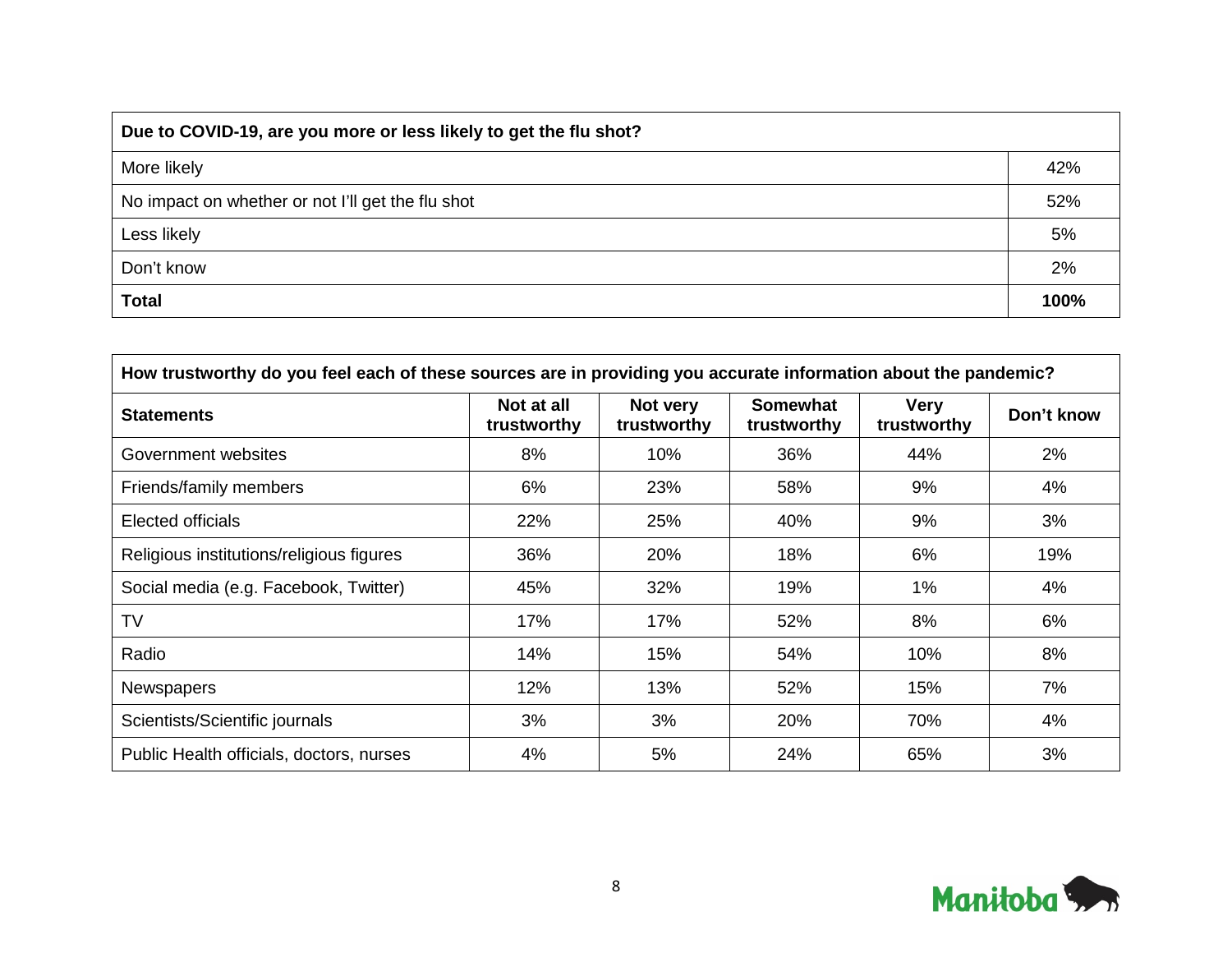| Thinking about your day-to-day life, what would you say are the three biggest sources of COVID-19 related stress right<br>now? |      |  |
|--------------------------------------------------------------------------------------------------------------------------------|------|--|
| Personal and family's health and safety                                                                                        | 16%  |  |
| Social isolation                                                                                                               | 13%  |  |
| Concern about getting sick with COVID-19                                                                                       | 13%  |  |
| Own work situation (e.g. hours of work, working conditions)                                                                    | 10%  |  |
| Own emotional or mental health problem or condition                                                                            | 10%  |  |
| <b>Financial situation</b>                                                                                                     | 7%   |  |
| My children attending school                                                                                                   | 6%   |  |
| Personal relationships                                                                                                         | 5%   |  |
| Physical health problems or conditions unrelated to COVID-19                                                                   | 4%   |  |
| Other personal or family responsibilities                                                                                      | 3%   |  |
| Caring for $-$ others                                                                                                          | 3%   |  |
| Employment status (e.g. unemployed)                                                                                            | 3%   |  |
| Caring for - own children                                                                                                      | 2%   |  |
| Time pressures / not enough time                                                                                               | 2%   |  |
| I have no sources of stress                                                                                                    | 1%   |  |
| Total                                                                                                                          | 100% |  |

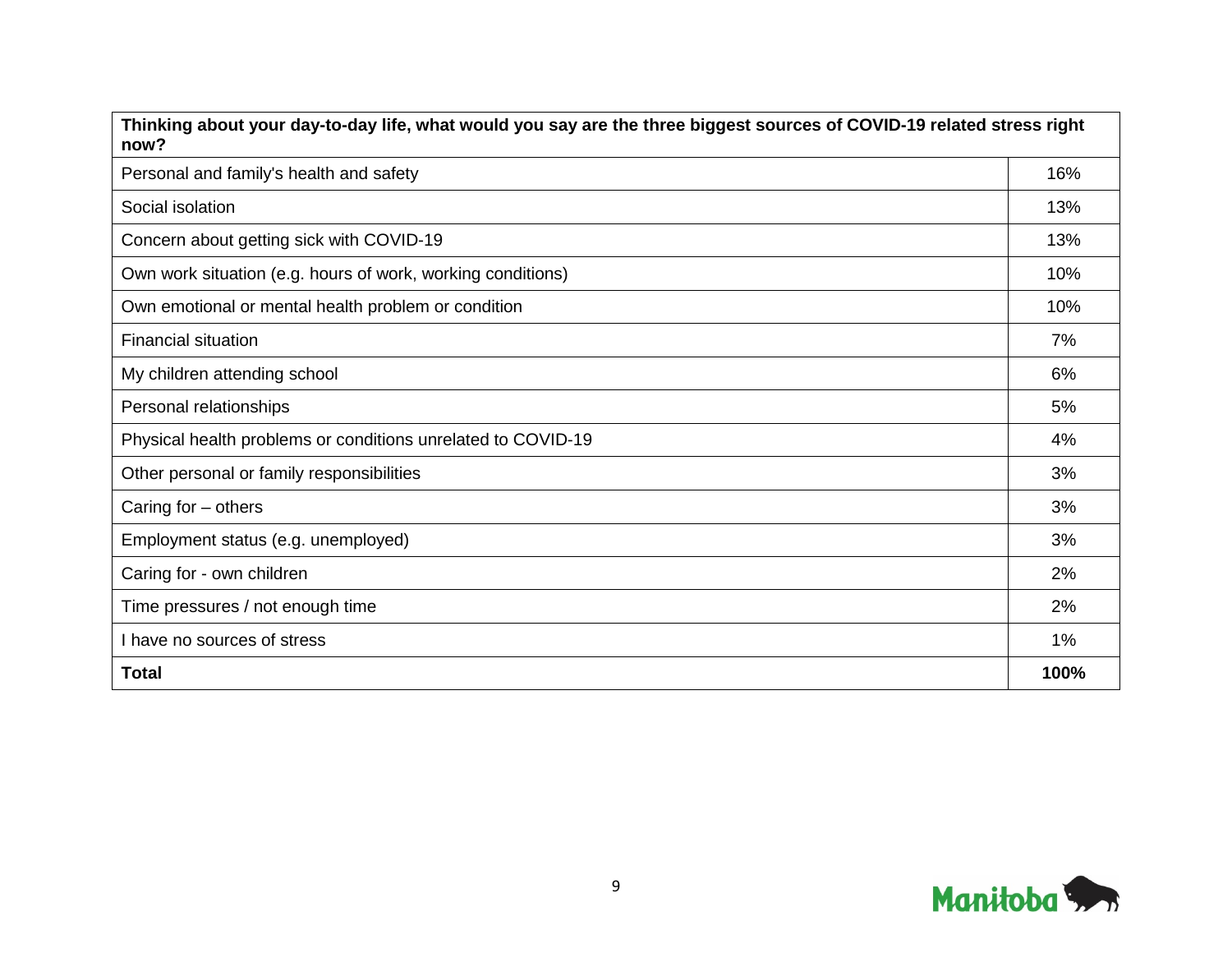| Thinking about business and economic activity in Manitoba, would you say things are currently moving in the right<br>direction or wrong track? |      |  |
|------------------------------------------------------------------------------------------------------------------------------------------------|------|--|
| Strongly right direction                                                                                                                       | 4%   |  |
| Somewhat right direction                                                                                                                       | 22%  |  |
| Somewhat wrong track                                                                                                                           | 24%  |  |
| Strongly wrong track                                                                                                                           | 38%  |  |
| Don't know                                                                                                                                     | 12%  |  |
| <b>Total</b>                                                                                                                                   | 100% |  |

| Thinking ahead 6 months from today, what would you say the economic and job situation in Manitoba will be? |      |  |
|------------------------------------------------------------------------------------------------------------|------|--|
| Much better                                                                                                | 7%   |  |
| A little better                                                                                            | 21%  |  |
| About the same                                                                                             | 17%  |  |
| A little worse                                                                                             | 14%  |  |
| A lot worse                                                                                                | 29%  |  |
| Don't know                                                                                                 | 12%  |  |
| <b>Total</b>                                                                                               | 100% |  |

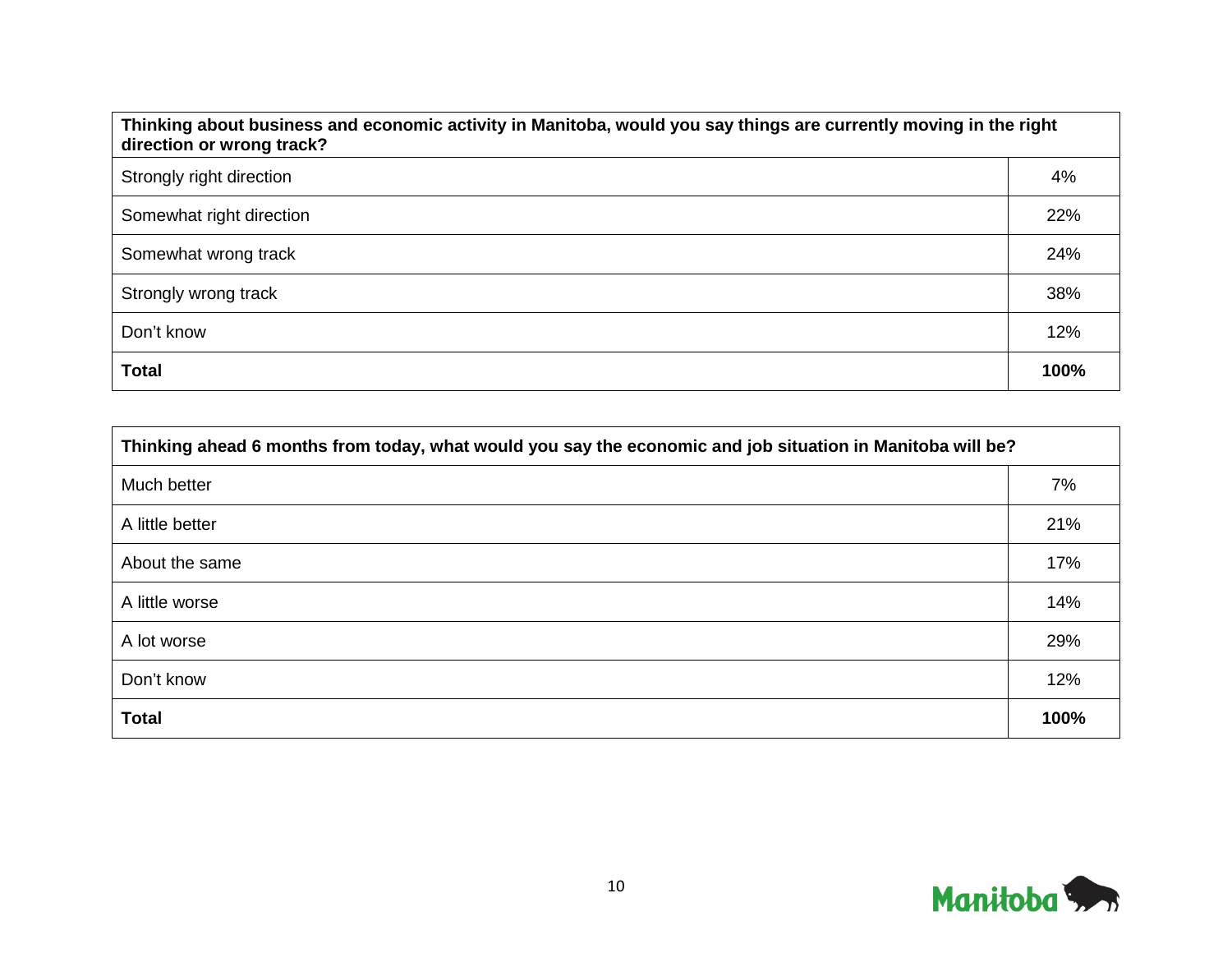**To this day, are you satisfied or dissatisfied with the measures put in place by the following organizations to fight the COVID-19 virus?**

| OU VID-IJ VII UJ :                                      |                       |                              |                                 |                             |            |
|---------------------------------------------------------|-----------------------|------------------------------|---------------------------------|-----------------------------|------------|
| <b>Statements</b>                                       | <b>Very satisfied</b> | <b>Somewhat</b><br>satisfied | <b>Somewhat</b><br>dissatisfied | <b>Very</b><br>dissatisfied | Don't know |
| The Manitoba Government                                 | 4%                    | 19%                          | 22%                             | 55%                         | 1%         |
| Your employer                                           | 35%                   | 22%                          | 11%                             | 9%                          | 23%        |
| Manitoba's healthcare system                            | 16%                   | 39%                          | 21%                             | 19%                         | 5%         |
| The Federal Government                                  | 16%                   | 41%                          | 17%                             | 22%                         | 3%         |
| The local/municipal government                          | 9%                    | 36%                          | 21%                             | 24%                         | 11%        |
| Local Manitoba-based businesses you shop<br>at or visit | 37%                   | 42%                          | 12%                             | 4%                          | 4%         |

**Have you heard about Manitoba's Pandemic Response System consisting of different colour codes which communicate the current level of risk, provide public health guidance to Manitobans and explain the range of measures in place to reduce the spread of COVID-19 in Manitoba?**

| Yes          | 99.3% |
|--------------|-------|
| No           | 0.4%  |
| Don't know   | 0.3%  |
| <b>Total</b> | 100%  |